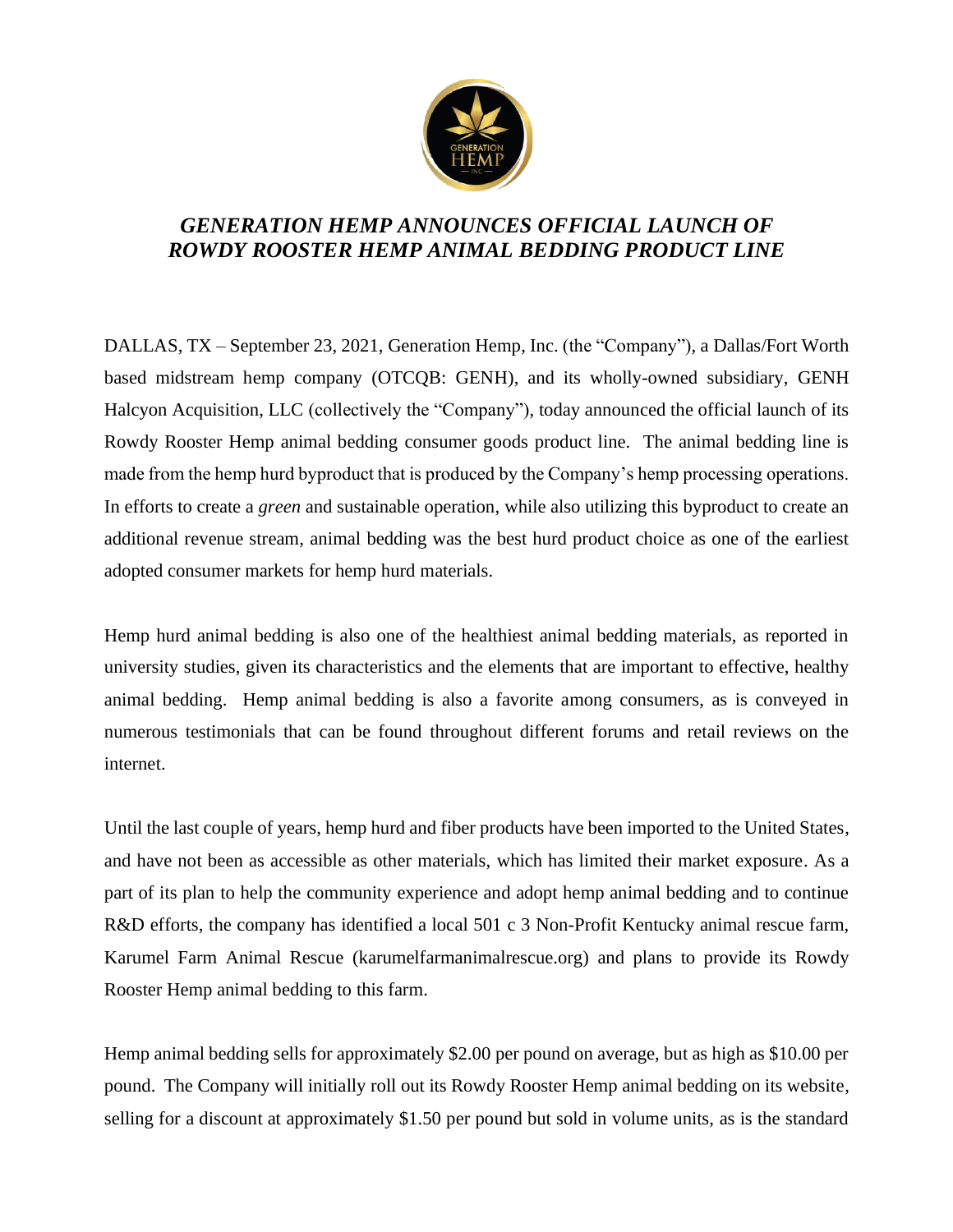for animal bedding. There will initially be two size bags at 24L (5 lbs.) and 141L (24 lbs.), for \$35.99 and \$7.49 respectively. Consumer feedback testimony and reviews assert that hemp animal bedding can last over twice as long as other traditional bedding materials. Once the Company fine tunes this first selling channel through its website, it will continue to roll out on additional ecommerce channels and begin to pursue brick and mortar channels as distributors on a larger scale.

The Company is enthusiastic about the launch of its animal bedding line, as this consumer product kicks off its plan to utilize its hemp hurd byproduct for other industrial product applications, both business to consumer and business to business.

In the Fall of 2019, while touring various hemp fiber operations, management became aware of the unmet needs of the hemp animal bedding business here in the U.S. Historically, the demand for this product has been met from foreign supplies or poorly managed start-ups that did not have sufficient biomass supply to meet the market demands. The Company's Senior Vice President of Corporate Development, Melissa Pagen commented, "In a blossoming industry, with hemp's countless industrial applications, we are thrilled to have positioned ourselves two years later to be able to bring this hemp hurd supply to a market where there is currently an unmet need."

Rowdy Rooster Hemp animal bedding can now be purchased at rowdyroosterhemp.com.

## **About Generation Hemp, Inc**

Generation Hemp, Inc. is a Dallas/Fort Worth based hemp company that operates in the midstream sector. With operations in Hopkinsville, Kentucky and Denver, Colorado, the company uses its proprietary technology to dry, clean, process and store hemp. In addition, Generation Hemp also owns and leases real estate to companies needing seed storage facilities located within the greater Denver area.

## **Forward Looking Statements**

This press release may contain forward-looking statements within the meaning of the Private Securities Litigation Reform Act of 1995. The use of words such as "believes", "expects", "anticipates", "intends", "plans", "estimates," "projects", "forecasts", "proposes", "should", "likely" or similar expressions, indicates a forward-looking statement. These statements and all the projections in this press release are subject to risks and uncertainties and are based on the beliefs and assumptions of management, and information currently available to management. The actual results could differ materially from a conclusion, forecast or projection in the forward-looking information. The identification in this press release of factors that may affect the company's future performance and the accuracy of forward-looking statements is meant to be illustrative and by no means exhaustive.